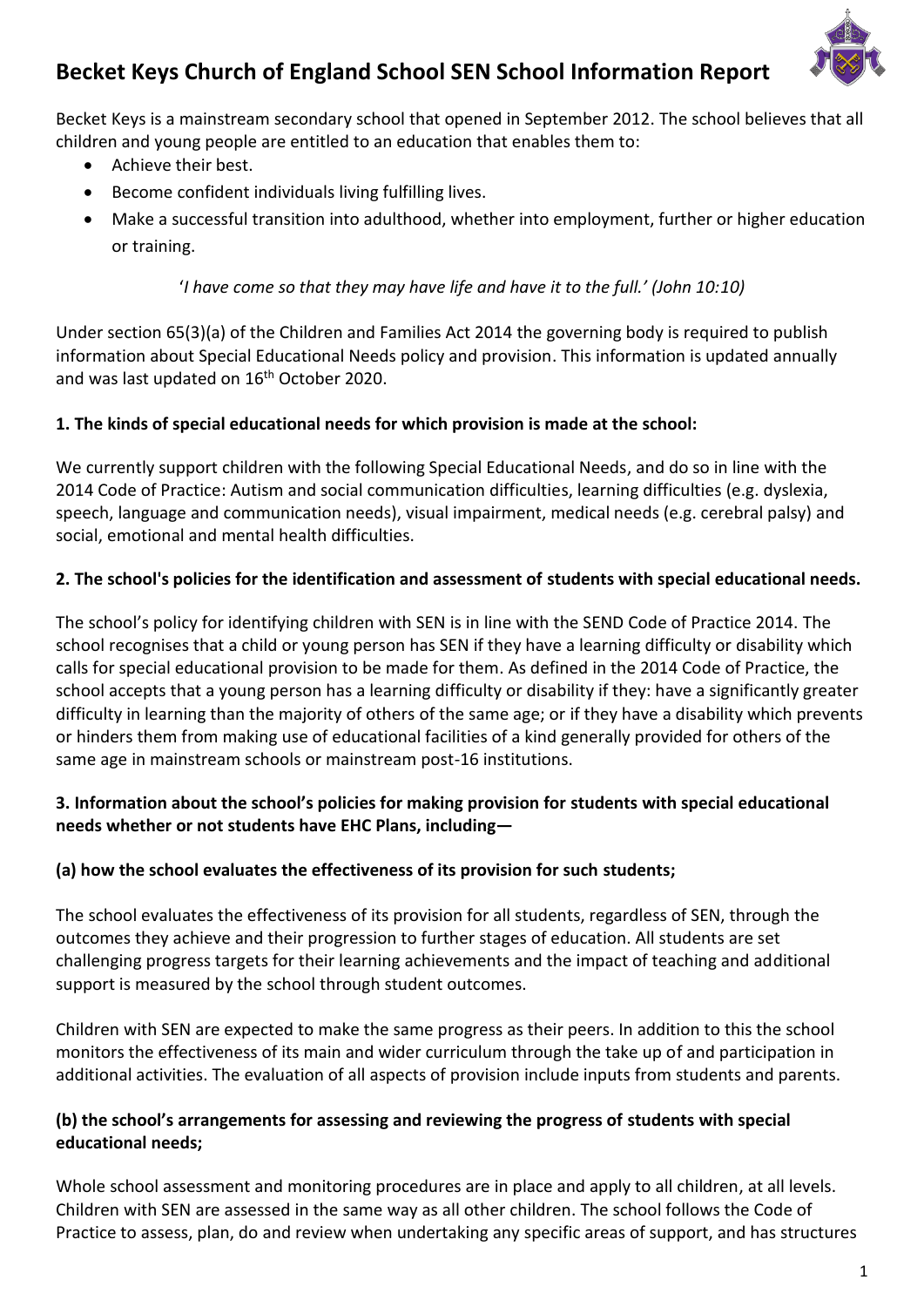in place to ensure on-going regular assessment of outcomes, which are discussed with the child and parents.

The school's assessment procedures ensure that all progress is closely monitored at all times and that any concerns are rapidly raised and the necessary support made available through the class teacher to enable progress (please refer to the SEN policy – available on the school website). Parents are informed when additional learning provision is provided for their child (as per the SEND Code of Practice, section 6.39 and 6.40). The SENDCO works with other members of the SLT to ensure standards are maintained across the school.

### **(c) the school's approach to teaching students with special educational needs;**

Children with SEN are expected to be able to work within mainstream classes, being provided with high quality teaching and learning tasks that are clearly differentiated to their level of ability. Specific specialist support may be made available short-term, when there is a clear indication that this will achieve expected outcomes.

## **(d) how the school adapts the curriculum and learning environment for students with special educational needs;**

The school would not expect to make significant adaptations to the curriculum to enable children to succeed but would make any necessary adaptations to the learning environment to ensure children have access wherever possible at the same level as the rest of the class. The school has an open door policy for all students and supportive conversations with appropriate members of staff are always available in addition to regular planned meetings.

# **(e) additional support for learning that is available to students with special educational needs;**

Additional support is provided through short term targeted interventions which may be in class or delivered through workshops timetabled before school, during tutor time or after school. All students have 'One Page Profiles' that are discussed with them and their parents and, where appropriate, these include arrangements for accessing. Additional support currently available is:

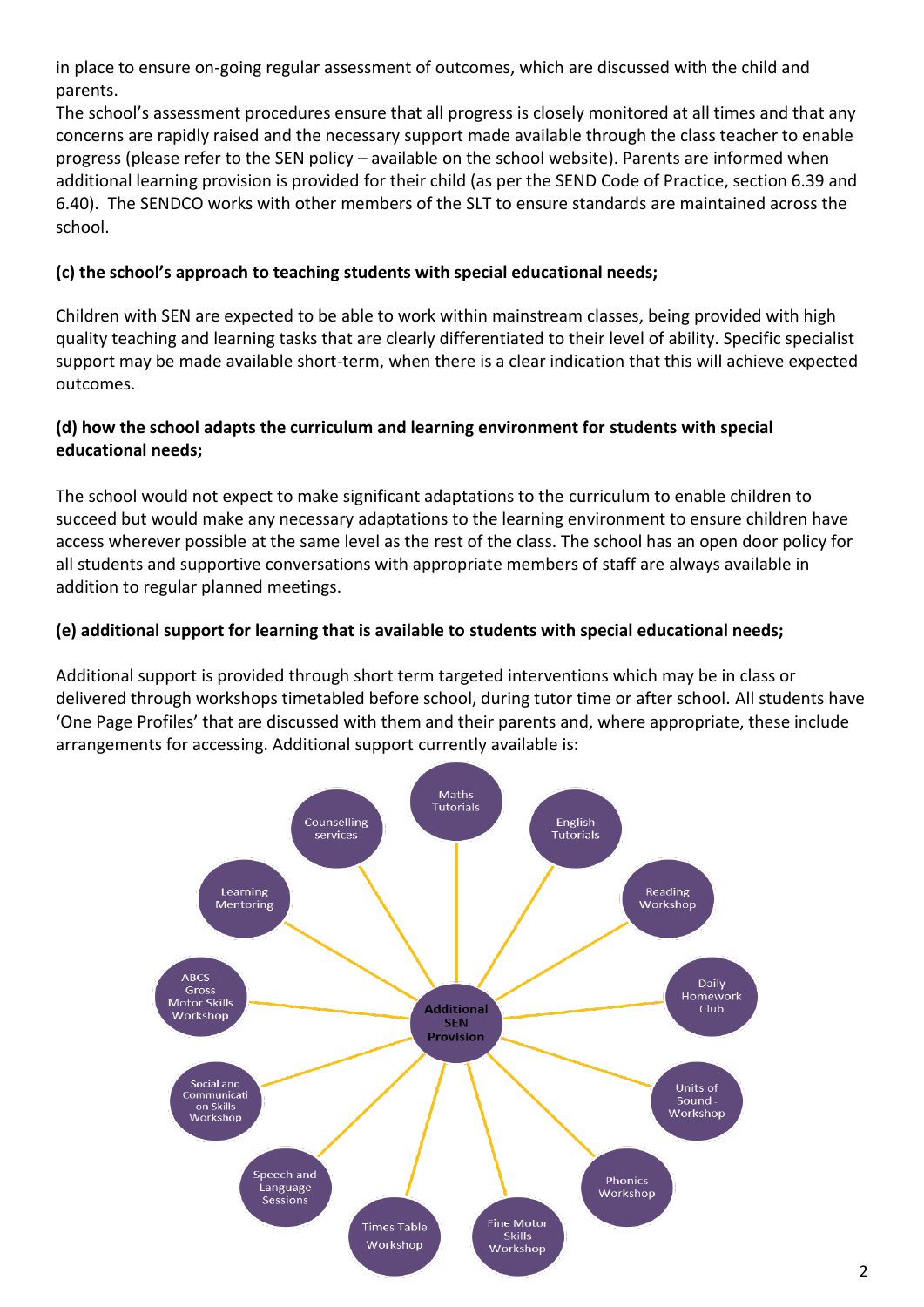#### **(f) activities that are available for students with special educational needs in addition to those available in accordance with the curriculum;**

All children are expected to be involved in the full range of school activities. Only in the case of distinct disability (e.g. wheel-chair use in sport) would any child be unable to take part in any normal school activity.

### **(g) support that is available for improving the emotional and social development of students with special educational needs.**

The school's pastoral system supports all children with close focus on their social, emotional and moral development. Where necessary the school has access to Mentors and Counsellors who can be used for short term support. In the case of more severe need, outside agency support would be sought.

The school has an anti-bullying policy which applies to all students and which operates in line with the school's character education approach to behaviour management.

The school has links to health bodies and social care bodies through the local authority and can draw on these if there is a significant need.

#### **4. In relation to mainstream schools and maintained nursery schools, the name and contact details of the SEN co-ordinator.**

The school's SENDCo is Deborah Cavalier, who can be contacted using the main contact details for the school.

#### **5. Information about the expertise and training of staff in relation to children and young people with special educational needs and about how specialist expertise will be secured.**

The school goes out of its way to employ outstanding teachers to ensure that all children receive the highest possible quality of education. Recent research has shown that progress made by children with SEN is directly related to the quality of teaching provided. Support staff will be briefed by qualified teachers and fully prepared to enable children to make significant progress. Learning Support Technicians or qualified teachers acting as support staff, will normally work within areas where they have specific expertise to enable children to make expected levels of progress at all times and to ensure all programmes of support are tailored to specific need. All staff receive induction and regular update training on supporting children with SEND. Where appropriate specialist expertise is sought through the LA and associated agencies (e.g. visual impairment).

#### **6. Information about how equipment and facilities to support children and young people with special educational needs will be secured.**

Specialist equipment to support individual needs is secured on a case by case basis with the advice, where appropriate, of external specialist agencies.

#### **7.The arrangements for consulting parents of children with special educational needs about, and involving such parents in, the education of their child.**

We consult with parents of children identified as having SEN at least every term when academic assessments are made. Parents will have opportunities to meet with teachers and the SENDCo at parents' evenings throughout the year. Students with EHC plans (EHCPs) will have an annual review and parents of all other SEND students will be able to meet with the SENDCo by appointment.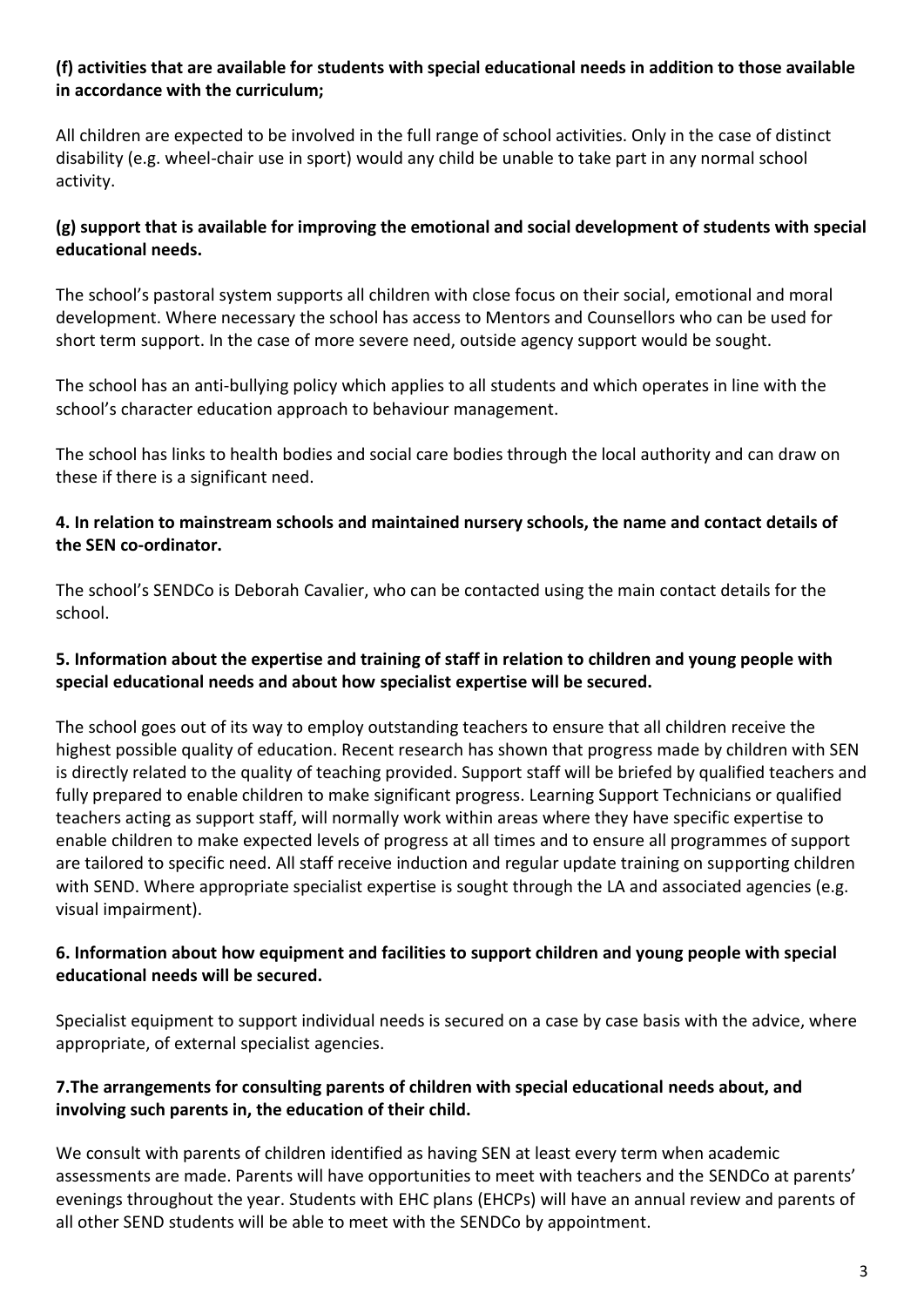#### **8. The arrangements for consulting young people with special educational needs about, and involving them in, their education.**

Wherever possible and advisable, students are involved in the review process and that of setting targets for the next session. The school believes that young people have a right to be involved in making decisions and exercising choices. They have a right to receive and impart information, to express an opinion, and to have that opinion taken into account in any matters affecting them. Consequently, the school is committed to working in partnership with the student, parents, carers and outside agencies to identify needs.

#### **9. Any arrangements made by the governing body or the proprietor relating to the treatment of complaints from parents of students with special educational needs concerning the provision made at the school.**

In the event that a parent or carer is concerned about the progress that their child is making at the school, they should contact the SENDCo in the first instance. If the parent or carer remains unhappy about the outcome, the Headteacher should be contacted. These are the first stages of the school's complaints policy which is available in full on the website. Further steps in the schools' complaints policy can also be followed.

If the issue remains unresolved then a complaint can be made to the [local authority](https://www.gov.uk/find-local-council) or to the [Education](https://form.education.gov.uk/fillform.php?self=1&form_id=cCCNJ1xSfBE&type=form&ShowMsg=1&form_name=Contact+the+Department+for+Education&noRegister=false&ret=%2Fmodule%2Fservices&noLoginPrompt=1)  [Funding Agency](https://form.education.gov.uk/fillform.php?self=1&form_id=cCCNJ1xSfBE&type=form&ShowMsg=1&form_name=Contact+the+Department+for+Education&noRegister=false&ret=%2Fmodule%2Fservices&noLoginPrompt=1) instead of the local authority if your complaint is not about an EHC plan. There's a different process if you disagree with a decision your local authority has made about an  $EHC$  [plan.](https://www.gov.uk/appeal-ehc-plan-decision)

#### **10. How the governing body involves other bodies, including health and social services bodies, local authority support services and voluntary organisations, in meeting the needs of students with special educational needs and in supporting the families of such students**

Where a student with SEN is not making progress and we feel that they need advice and support from external professionals, we will discuss such a need with parents. If it is felt appropriate, we will then refer a student to an external agency and/or professionals for diagnosis, support or advice. Subsequent to such a referral, we will work with the external agency to support such students, using their support and advice.

We use the Local Authority Educational Psychology Service to whom we make referrals for Advisory Support Teachers and Educational Psychologists. We also work with other external agencies such as the Child and Adolescent Mental Health Services (CAMHS), Speech and Language Therapy and Counsellors.

#### **11. The contact details of support services for the parents of students with special educational needs, including those for arrangements made in accordance with clause 32.**

- The SEND Information, Advice and Support Service Tel: 0333 013 8913 or email[: send.iass@essex.gov.uk](mailto:send.iass@essex.gov.uk)
- Families in Focus (Essex): Independent Parental Support Tel: 01245 353575 or email: [helpline@familiesinfocusessex.org.uk](mailto:helpline@familiesinfocusessex.org.uk)
- Network 81 [Tel: 0845](tel:0845) 077 4055 or email[: Network81@hotmail.co.uk](mailto:Network81@hotmail.co.uk)
- SNAP (Special Needs and Parents) Tel: 01277 211300 or email[: info@snapcharity.org](mailto:info@snapcharity.org)

#### **12. The school's arrangements for supporting students with special educational needs in transferring between phases of education or in preparing for adulthood and independent living.**

The school works closely with all children as they approach times of transition. There is close co-ordination with all feeder primary schools to ensure smooth transition from KS2 to KS3, which will include visits to the primary schools concerned and a range of induction visits for new children.